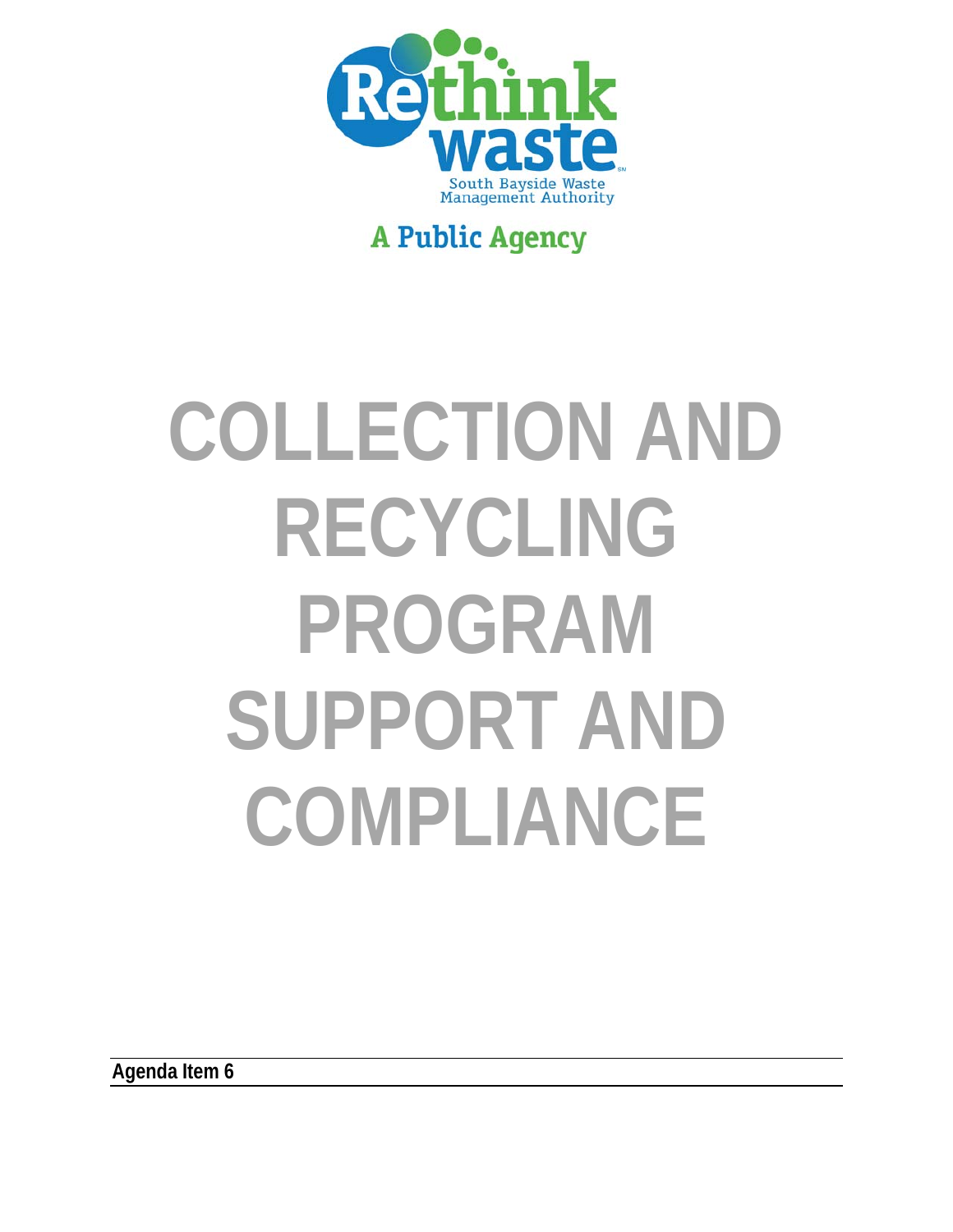

## **STAFF REPORT**

#### **To: SBWMA Board Members**

**From: Kevin McCarthy, Executive Director, and Senior Staff** 

**Date: November 20, 2014 Board of Directors Meeting** 

**Subject: Progress Report on Long Range Plan** 

#### **Recommendation**

This staff report is for discussion purposes only and no formal action is requested of the Board of Directors.

#### **Summary**

This staff report is intended to serve as a progress report for the Board of Directors on items completed to date as part of Phase Two of the Long Range Plan ("Plan") workplan. Milestones completed to date include:

- Initial inventory of existing collection services programs, processing infrastructure, public education and outreach efforts, and policies and contracts.
- Meetings with Recology San Mateo County, South Bay Recycling (SBR), and the SBWMA's Technical Advisory Committee (TAC) to inform and update them on the work in progress, and to seek their feedback on the current collection programs and facility and processing infrastructure.
- Organizing and hosting the one-day visioning workshop held on November 6, 2014 in the San Carlos Library at which local, State and national speakers addressed the state of the state in waste reduction and recycling policies, programs and facility infrastructure and technology.
- Hiring technical consultants to support Phases Two and Three of the workplan, including assisting with evaluating program results and recommending and evaluating program alternatives.

Staff will be presenting a draft Plan for review at the March 26, 2015 Board meeting. It is important to note that the Plan process does not include reviewing the current Member Agency Uniform Franchise Agreement and SBWMA Shoreway Operations Agreement terms and conditions; those will be addressed through a separate process to occur in FY1516. The Plan process also does not include a staff review of the existing JPA governance structure.

#### **Analysis**

The information presented in this report is to update the Board on the status of the SBWMA's Long Range Plan and progress made on Phase Two of the Plan. Phase Two of the Long Range Plan process consists of the following activities: completing an inventory of existing collection services programs, processing infrastructure, public education and outreach efforts, and policies and contracts; identifying performance results associated with existing programs and services; and determining whether program and service enhancements are needed.

Staff has completed the inventory and is currently determining what program and service enhancements are needed. To facilitate this process, staff met with Recology and SBR at two separate half-day meetings, one on September 10<sup>th</sup> specifically focused on potential improvements to the Shoreway Environmental Center, and the second on September 23rd specifically focused on potential improvements to the collection services programs and public education efforts. The TAC was also engaged to obtain feedback at its October 9, 2014 meeting. The input that was received from the contractors and the TAC was considered in the context of whether existing programs and infrastructure should be kept as-is, changed or eliminated. As part of these three meetings, staff shared its own ideas on potential service enhancements and/or infrastructure improvements and such ideas largely formed the basis for the discussions at the meetings. The contractors did share some ideas around operational and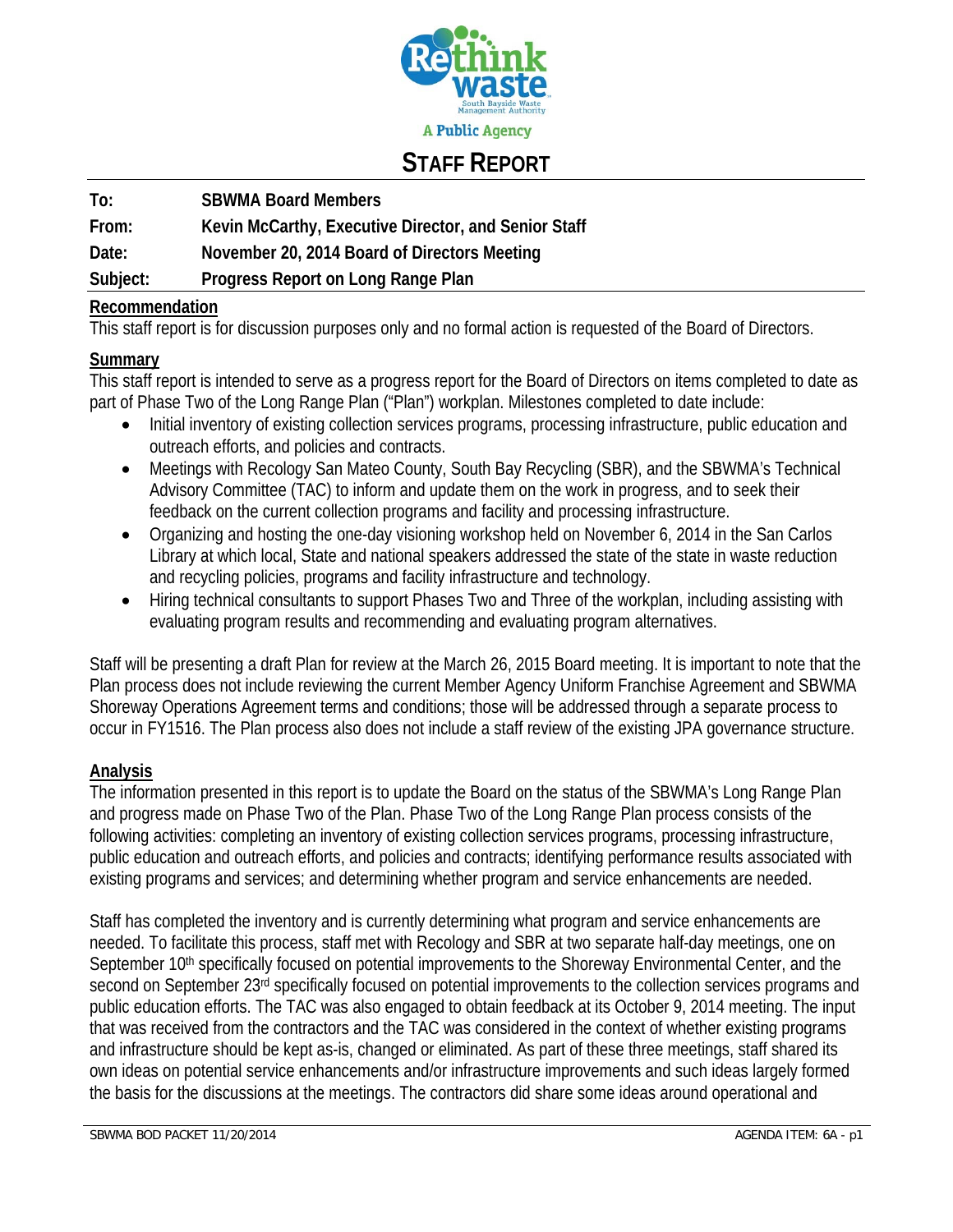programmatic improvements, but no fundamental changes were proposed to the core collection programs or Shoreway infrastructure.

Based on the outcome of these meetings and staff consideration, the enhancements and potential changes that will be further analyzed include the following:

#### *Collection Programs and Fleet Options*

- Use of alternative fuel (i.e., compressed natural gas) collection vehicles.
- Changes to the existing type of collection vehicles, primarily residential collection fleet, to include use of semi-automated and automated vehicles, and split-body vehicles. Split-body vehicles allow for the collection of two types of material streams (e.g., solid waste and recycling) utilizing one truck as opposed to two trucks.
- Piloting every other week collection of solid waste from residential accounts.
- Additional diversion opportunities (i.e., bulky item collection program, sector-targeted outreach, public spaces).

#### *Policy Options*

- Mandatory programs (i.e., mandatory recycling ordinances).
- Disposal bans on designated materials (e.g., green waste, cardboard, etc.); designated materials would be prohibited from disposal at the Shoreway facility.

#### *Facility Options*

- Facility infrastructure improvements (e.g., fuel storage and distribution system, parking facility, administration building, and transfer station expansion).
- Materials processing improvements (i.e., single-stream processing equipment upgrades, MRF tipping floor expansion, and mixed waste processing in the transfer station).
- Customer-service related improvements (i.e., accepted materials at public recycling center, and layout of public areas).

TAC members raised questions about potential changes to the rate structure and collection of materials, and asked for clarifications to some of the potential enhancements that were the outcomes of the meetings with Recology and SBR. As the Long Range Plan specifically focuses on programs and infrastructure, it will not include any analysis or changes to the terms and conditions of the existing collection and facility operations agreements. Review of the terms and conditions, and such items as rate structure will be addressed separately in FY1516.

Another significant component of Phase Two was the recently completed one-day visioning workshop held on November 6, 2014 in the San Carlos Library. The workshop included local, State and national speakers whose presentations addressed the state of the state in waste reduction and recycling policies, programs and facility infrastructure and technology. The workshop was well-attended by Board and TAC members, Member Agency staff and community leaders, and provided the opportunity for attendees to hear firsthand what is taking place in the industry as well as ask questions. Information shared at the workshop will be considered by staff in the evaluation of program and policy alternatives.

Phase Two is anticipated to be completed by the end of November, with Phase Three work taking place in tandem through February 2015. Phase Three will consist of further developing staff's recommendations on program and service alternatives, new or updated policies, and enhancements to facility infrastructure with associated implementation timelines, preliminary cost estimates and estimated diversion goals as applicable. Staff has also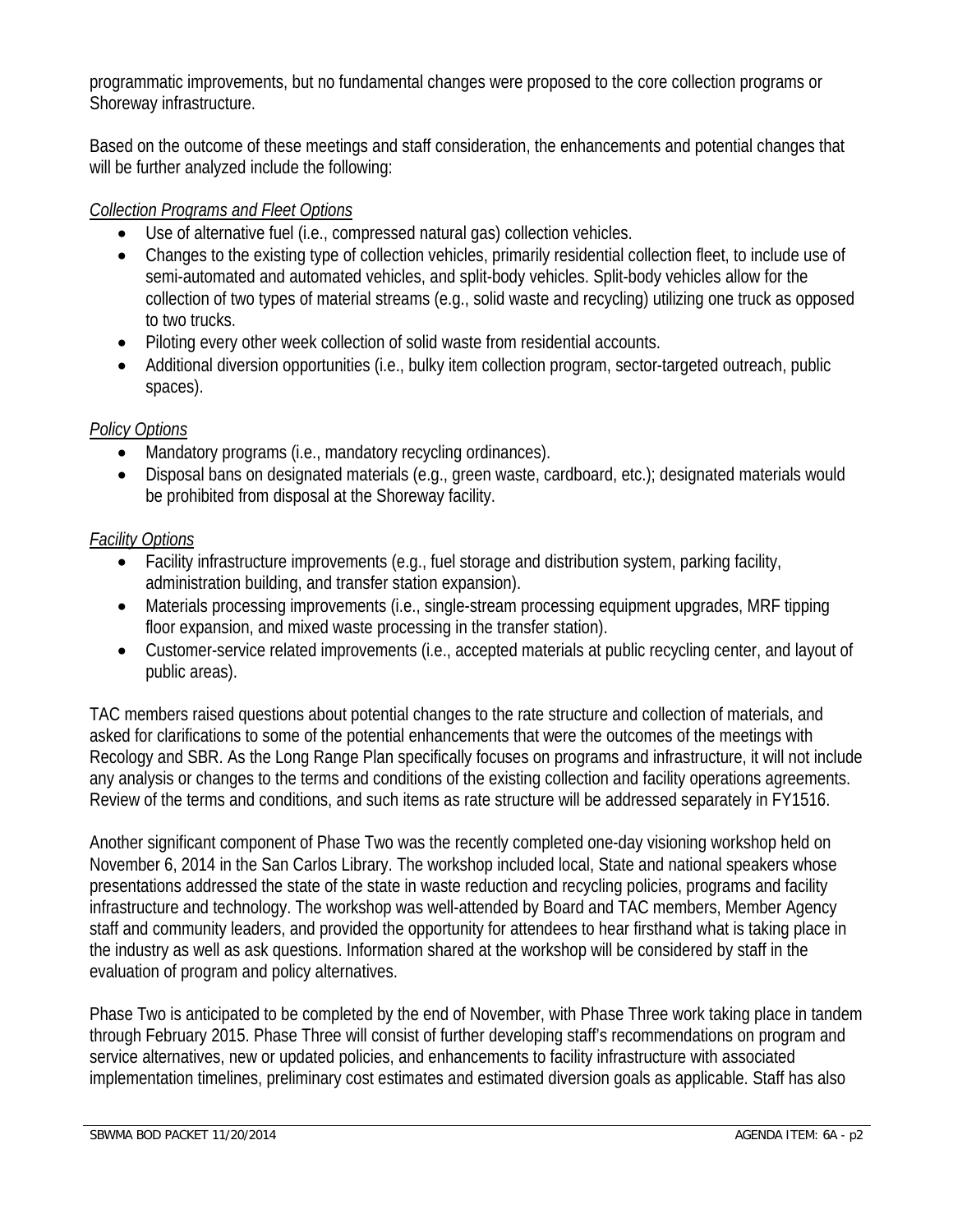hired technical consultants to support Phases Two and Three of the workplan, including assisting with evaluating program results and recommending and evaluating program and policy alternatives.

Phase Four entails presenting a Final Report on the Long Range Plan for review by the Board at the March 26, 2015 Board meeting, and Board consideration of the Plan and approval of specific recommendations will take place between April and June 2015 as part of Phase Five.

#### **Background**

Phase One of the Long Range Plan process was completed this summer and established the policy goals/guiding principles that will be used to evaluate programs and service alternatives, new or updated policies, and facility infrastructure improvements as part of Phases Two and Three of the Long Range Plan project. Staff presented draft guiding principles at the July 24, 2014 Board meeting and the final guiding principles as detailed in **Attachment A** were approved at the September 11, 2014 Special Board meeting. The approved guiding principles reflect Board Member feedback to incorporate meeting the State's 75% recycling goal by 2020, making sure product quality and end-market considerations reflect economic considerations, and that proposed programs address any existing service voids or deficiencies.

Staff presented a report at the April 24, 2014 Board meeting outlining the process for developing a Long Range Plan for the next ten years to assist the Board of Directors with future decision-making on enhancements to the existing solid waste, recycling and organics collection and processing system for the SBWMA service area. The JPA's last Long Range Plan was drafted in 2002, then updated in 2005 and became the starting point for the development of the franchised collection services programs rolled out in January 2011. This also included a masterplan for the Shoreway Environmental Center and was the basis for the \$46 million in capital improvements completed between the fall of 2009 and the spring of 2011.

A Long Range Plan is needed to help the JPA in its decision-making process as it addresses the following critical issues, among others:

- The State's 75% recycling goal by 2020
- Decision by the Member Agencies in 2017 to extend the term of their existing collection Franchise Agreements or proceed with a competitive procurement
- Future decision by the JPA whether to extend the terms of the Shoreway Operations Agreement or proceed with a competitive procurement
- Future expiration of the Ox Mountain Disposal Agreement on December 31, 2019

#### **Fiscal Impact**

The SBWMA FY1415 budget approved by the Board on June 26, 2014 includes \$232,500 for the development of a Long Range Plan. \$187,500 is earmarked for the Plan development and \$45,000 for research associated with the organics recovery project with Silicon Valley Clean Water (formerly SBSA).

#### *Attachments:*

 $\overline{$ Attachment  $\overline{A}$  – Long Range Plan Guiding Principles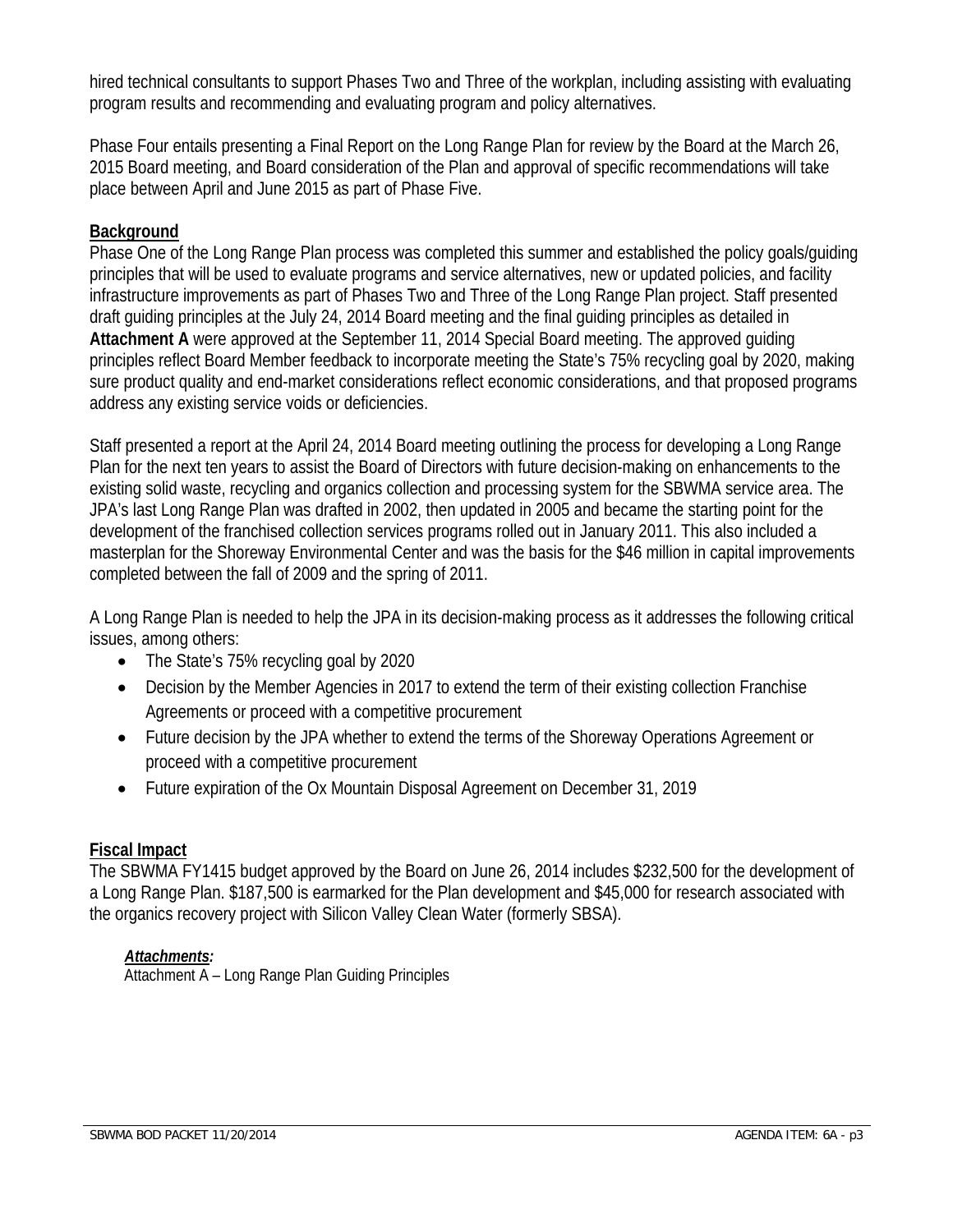#### **Long Range Plan Guiding Principles**

#### **Maintain and Support an Economically Sustainable Solid Waste System**

- o Leverage existing infrastructure
- o Provide cost-effective and efficient programs
- o Maintain rate stability and predictability
- o Incorporate economic incentives through:
	- **Commodity revenue sharing**
	- Rate structure improvements
	- Performance standards
- o Promote economic development where feasible
- o Ensure the highest and best use of recoverable materials and implications for end markets so programs are economically and environmentally sustainable
- o Support product stewardship policies and initiatives

#### **Enhance Environmental Benefits to the Community**

- o Increase and maximize participation in programs and services to reduce and reuse waste
- o Reduce and mitigate landfill and other facility impacts
- o Reduce collection fleet and transfer trailer fleet emissions
- o Develop and sustain strategic community partnerships
- o Support local, state and national mandates, including meeting the State's 75% recycling goal by 2020
- o Promote behavior change through public education
- o Invest in new, safe technologies and processes for infrastructure

#### **Provide High Quality and Convenient Programs and Services**

- o Ensure that program initiatives are convenient, accessible and appropriate
- o Provide incentives to participate in programs where feasible
- o Enhance public education to maximize participation
- o JPA Member Agency facilities and the Shoreway facility to serve as models for high diversion facilities
- o Ensure proposed programs identify any service voids or deficiencies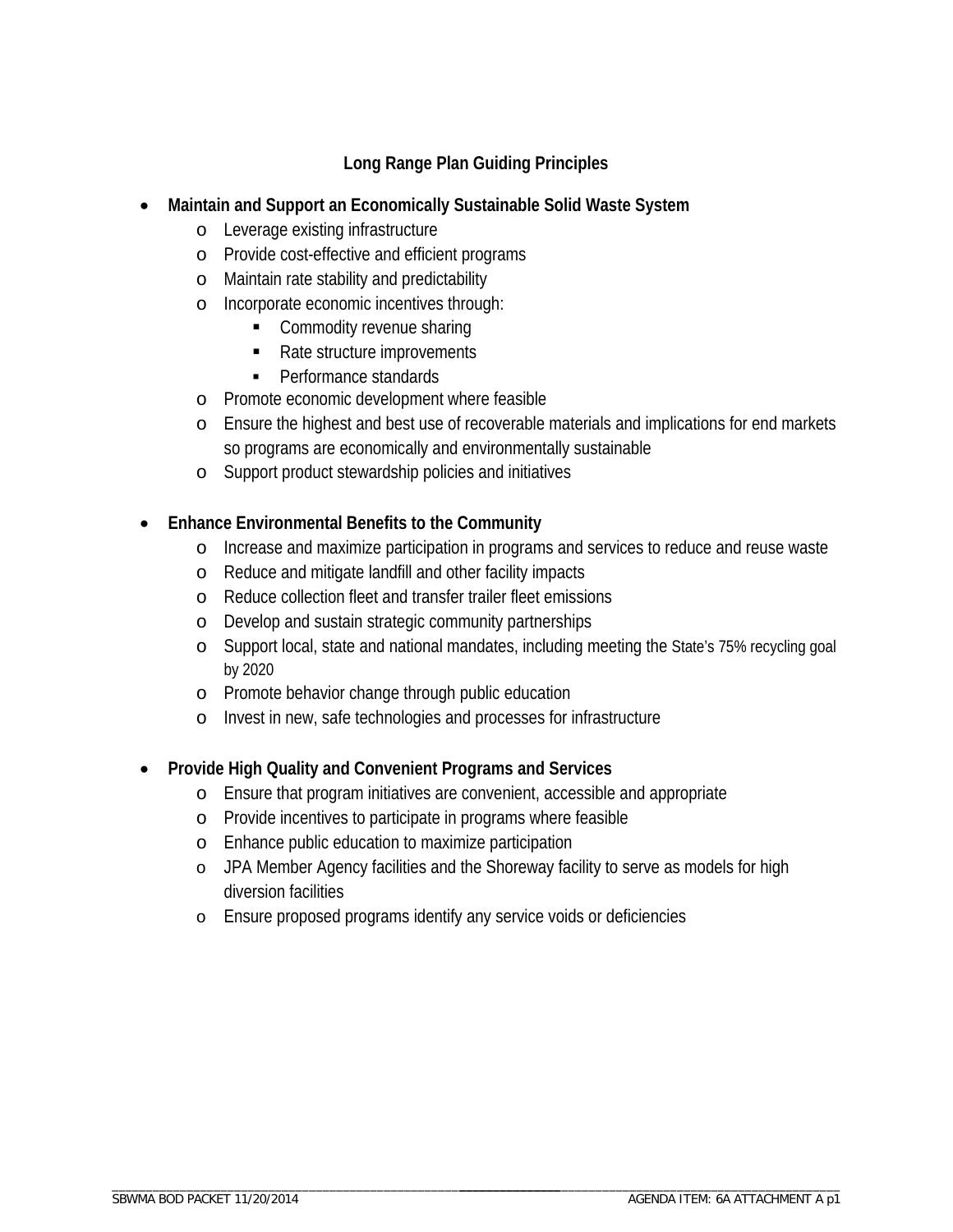

### **STAFF REPORT**

| To:      | <b>SBWMA Board Members</b>                                            |
|----------|-----------------------------------------------------------------------|
| From:    | Cliff Feldman, Recycling Programs Manager                             |
|          | Marshall Moran, Finance Manager                                       |
| Date:    | November 20, 2014 Board of Directors Meeting                          |
| Subject: | Discussion on Scopes of Work for Auditing Recology and SBR Agreements |
|          |                                                                       |

#### **Recommendation**

This staff report is for discussion purposes only and no formal action is requested of the Board of Directors.

#### **Summary**

As a follow-up to the June 26, 2014 Board approval of the results of two annual audits (i.e., Financial and Accounting Systems Audit and Annual Report and Systems Audit) of Recology San Mateo County (Recology) and South Bay Recycling (SBR), the Board requested staff bring back for future discussion the scope of work for the audits so that the Board could clearly understand the purpose of the audits to ensure they are performed in the most cost-effective manner. This staff report addresses the Board's request by summarizing the previous audits scope of work and the results.

Based on the principal "Trust but Verify," the purpose of completing the audits is twofold:

- Ensure that the contractors are providing accurate data related to finances, operations (namely tonnage), and customer service, all of which are critical to the SBWMA and Member Agencies in calculating the total collection cost (i.e., revenue requirement) to ratepayers.
- Ensure contractual performance standards are being met.

Stated in dollar terms, the audits focus on reviewing data from our contractors for a \$99 million per year collection system and for the remittance of commodity revenue and transfer station gate revenue of approximately \$17 million per year.

**Table 1** on the next page shows the cost of each audit and the financial results by calendar year. The annual cost of the audits has declined from \$140,412 in 2011 to \$115,542 for 2013 as the contractors have implemented improvements and staff in turn reduced the scope of auditing work. In addition, the audit results continue to yield significant financial adjustments in terms of identified dollars owed/credited back to the Member Agencies and/or the JPA as a result of errors found during auditing.

Staff is recommending that the scope of the auditing work be further streamlined to reflect reducing some tasks and completing others every other year while significant financial transactions would still be audited every year.

#### **Analysis**

At the June 26, 2014 Board of Directors meeting the Board requested staff to report on the current scope of auditing work related to the Recology and SBR contracts. Per the Member Agencies Franchise Agreements with Recology and the SBWMA's Operations Agreement with SBR, these contractors are required to report financial and operational data and other information. This self-reported data and information is audited annually by the SBWMA to verify it is compiled, maintained and reported accurately for each Member Agency. Specifically, staff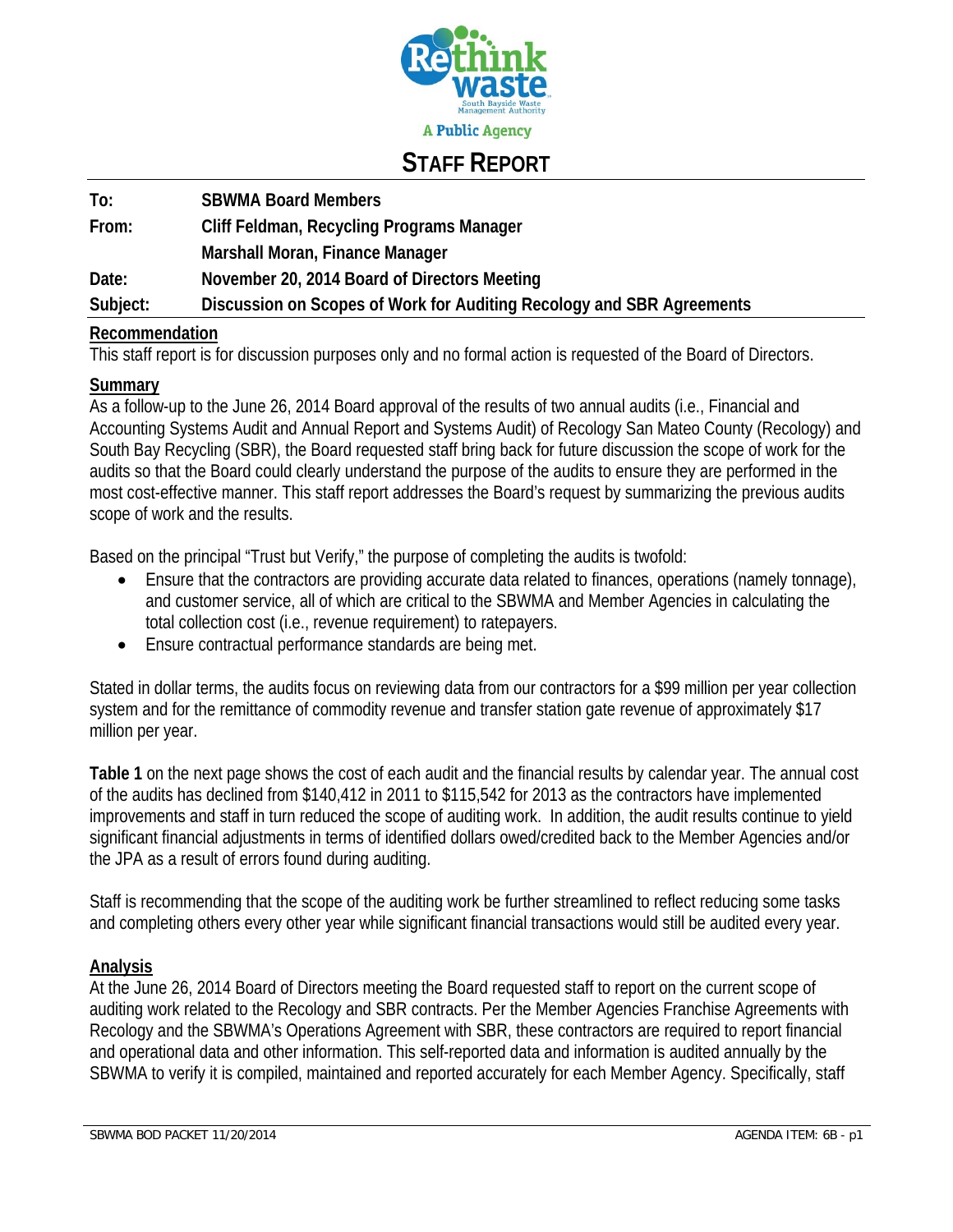| Table 1                                                                                                                                                 |                              |         |    |           |    |         |
|---------------------------------------------------------------------------------------------------------------------------------------------------------|------------------------------|---------|----|-----------|----|---------|
| <b>Summary Table of Financial and Annual Report/Operations Audits</b>                                                                                   |                              |         |    |           |    |         |
|                                                                                                                                                         | <b>CALENDAR YEAR AUDITED</b> |         |    |           |    |         |
|                                                                                                                                                         | 2011<br>2012                 |         |    | 2013      |    |         |
| <b>FINANCIAL SYSTEMS AUDIT</b>                                                                                                                          |                              |         |    |           |    |         |
| Cost                                                                                                                                                    | \$                           | 70,412  | \$ | 73,500    | \$ | 60,692  |
| Financial Adjustment <sup>1,2</sup>                                                                                                                     | \$                           | 169,646 | \$ | 1,287,422 | \$ | 388,491 |
| <b>ANNUAL REPORT/OPERATIONS AUDIT</b>                                                                                                                   |                              |         |    |           |    |         |
| Cost                                                                                                                                                    | \$                           | 70,000  | \$ | 57,030    | \$ | 54,850  |
| Financial Adjustment <sup>3</sup>                                                                                                                       | \$                           | 109,445 | \$ | 20,950    | \$ | 9,500   |
| <b>COMBINED AUDITS</b>                                                                                                                                  |                              |         |    |           |    |         |
| Cost                                                                                                                                                    | \$                           | 140,412 | \$ | 130,530   | \$ | 115,542 |
| <b>Financial Adjustment</b>                                                                                                                             | \$                           | 279,091 | \$ | 1,308,372 | Ś  | 397,991 |
| Represents absolute value, not net adjustment. These adjustments may affect rate<br>revenue, revenue remitted to the JPA, payments to contractors, etc. |                              |         |    |           |    |         |
| 2012 Financial Adjustment includes unusual items: San Carlos "overpayment" of \$761k                                                                    |                              |         |    |           |    |         |

with the assistance of consultants, conducts a Financial and Accounting Systems audit and an Annual Report and Systems (Operations and Customer Service) audit each year.

*and revenue adjustments of \$271k relating to prior year.*

*<sup>3</sup> Represents net adjustment favorable to the Member Agencies.*

#### *Financial and Accounting Systems Audit Scope*

For calendar (rate) year 2013, the scope of this audit included reviewing Recology related financial transactions totaling **\$139.6 million** per year broken out as follows:

- Review of gross revenue billed to rate payers **(\$99,373,000)**
- Review of rates charged to customers as compared to approved Member Agency rate schedules
- Review of solid waste disposal and processing costs at Shoreway paid to SBWMA **(\$25,885,000)**
- Review of Member Agency fees billed and paid to Member Agencies **(\$13,363,000)**
- Review of Unscheduled Services compensation to Recology **(\$893,000)**
- Review of back yard service credit **(\$88,000)**
- Review of collection vehicle tare weight process
- Review of Recology statistics and cost allocation process

The financial audit also included a review of SBR financial transactions totaling nearly **\$17 million** per year broken out as follows:

- Review of public revenue remitted/wired to SBWMA **(\$5,960,000)**
- Review of commodity revenue **(\$11,000,000)** including CRV portion (\$4,000,000) remitted/wired to SBWMA
- Review of buyback center payments reimbursed by SBWMA to SBR **(\$600,000)**
- Review of Shoreway facility scale house operations basis for all tonnage reporting

The Financial Systems audit primarily reviews the annual Recology Revenue Reconciliation Report which reports the final balance owed to/from the ratepayers of each Member Agency and Recology for the prior year. The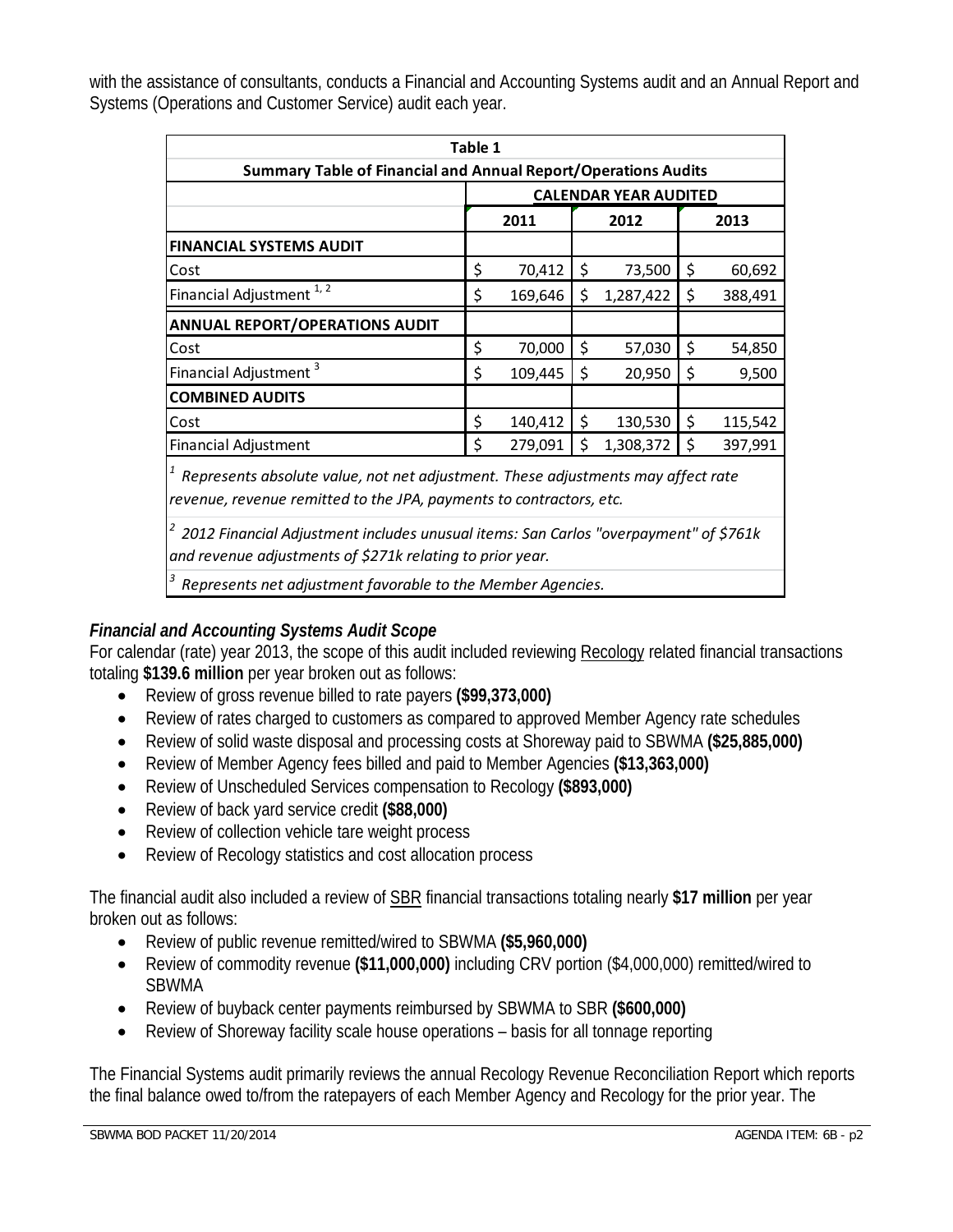revenue reconciliation determines the balance owed to/from Recology and becomes part of each Member Agency's annual revenue requirement which the SBWMA is required to provide and then becomes binding per the Board's approval. All of the figures in Recology's Revenue Reconciliation Report are verified to ensure accuracy in total and by Member Agency. The Financial Audit also reviews the process to allocate Recology's collection cost to Member Agencies and the operating statistics which are the basis for the cost allocation.

#### *Annual Report and Systems (Operations and Customer Service) Audit Scope*

This audit is conducted both during the calendar year being audited and after the Recology and SBR Annual Reports are issued in February the next year. Specifically the call center monitoring work is conducted in real time throughout the year while the self-reported data included in the contractor's Annual Reports is audited after the reports are received.

For calendar (rate) year 2013, the scope of this audit included a comprehensive review of both Recology and SBR's Quarterly and Annual Reports and monitoring Recology customer service call center functions. Specific auditing tasks included the following:

- Verify recycle, compost and solid waste tons collected and allocated to each Member Agency by Recology
- Verify recycle, compost and solid waste tons reported by Recology tie to scale house data maintained and reported by SBR
- Verify Recology tonnage allocation methodology is accurately and consistently applied.
- Verify accuracy of customer service data reported by Recology
- Review accuracy of Recology data and reported events used to calculate customer service related liquidated damages, incentive and disincentive payments
- Monitoring the Recology customer service call center system to ensure it functions consistently and accurately in coding calls from ratepayers
- Verify accuracy of non-franchise tons allocated to Member Agencies by SBR

As with most audits, the purpose is to mitigate risk by ensuring that the contractors are accurately reporting financial data, tonnage data, and customer service data and following accurate allocation processes, all of which are critical to the SBWMA and Member Agencies in calculating the total collection cost to ratepayers.

#### *Audit Results and Recommendations for Further Streamlining*

The audit results are presented to the Board each year for review and approval. Any audit recommendations to improve the contractor's performance are followed up on by staff.

**Attachment A** provides the general scope of work for the 2013 audits and approximate cost by task; the 2013, 2012 and 2011 audit findings and recommendation; and staff's summary of the trends regarding auditing results and comments/recommendations to continue the auditing work, reduce the scope, or discontinue it altogether.

Staff is recommending that the scope of auditing work be streamlined to reflect reducing some tasks and completing others every other year while significant financial transactions would still be audited every year: More specifically, staff recommends the following changes to the audit scopes:

#### Financial Audit

- Reduce scope of work related to review of Attachment Q revenue by conducting this task bi-annually. Potential savings of \$5,000.
- Reduce scope of work related to review of commodity prices by conducting this task bi-annually. Potential savings of \$2,700.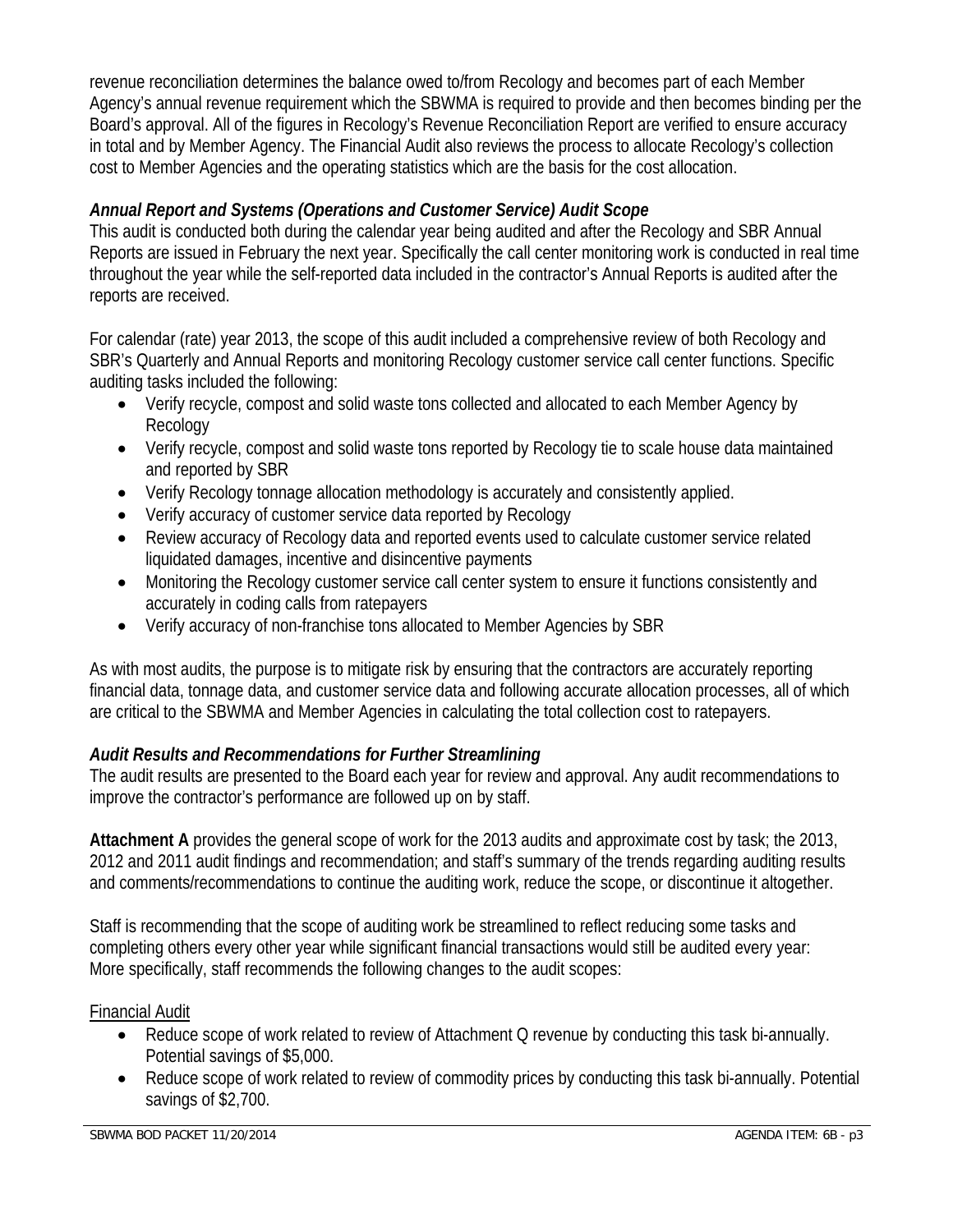#### Annual Report Audit

- Reduce scope of work related to confirming accuracy and completeness of Quarterly and Annual Reports, as staff will continue to expand its work in this area. Potential savings of \$2,000.
- Reduce scope of auditing work related to verifying the accuracy of tonnage reports from Recology and SBR, as staff will continue to expand its work in this area. Potential savings of \$5,000.

The scope of the work conducted as part of the past audits does not cover all of the potential significant financial issues and implications that could be included in the scope of independent third party auditing work. This ongoing "auditing work" is regularly done by staff, who have also found many adjustments to the contractor's reports and compensation applications that were favorable to our rate payers. The areas **not** currently included in the scope of auditing work include:

- Staff reviews the entire annual compensation applications of Recology and SBR valued at \$73 million
- Staff reviews the very detailed monthly invoices from SBR valued at \$14 million annually
- Staff bills Recology for disposal at Shoreway valued at \$26 million annually

#### *Alternatives to Auditing the Contractors*

Alternatives for the Board to consider include: further reduce the scope of audit work or discontinue it altogether. The 2013 Financial Systems audit cost \$60,692 and the Annual Report and Operations audit cost \$54,850 (includes call center monitoring work). This total expense of \$115,542 is 0.012% of the overall franchise collection system cost of approximately \$99 million. The actual financial impact of not pursuing the auditing work is unknown, but could be significant given past auditing results. It is also possible that the accuracy of the contractor's reports could decline if the certainty of the audits was removed.

#### **Background**

The Financial and Accounting Systems and Annual Report and Operations Audits have been approved by the Board and performed the past three calendar years. This type of auditing was also performed under the previous contract with Allied/Republic as part of the third party review of the annual rate application. Given the magnitude of the financial transactions, and the self-reported nature of much of the financial and operational data, it is common practice and part of our due diligence responsibilities to have an independent audit to protect ratepayer's substantial financial interests. There is also the benefit of having an independent third party review of the financial information independent from the SBWMA and the contractors.

#### **Fiscal Impact**

The SBWMA budget includes \$126,400 to conduct contractor auditing work in FY1415. The actual amount spent on auditing in prior years has been less than budgeted and staff is anticipating this trend to continue for FY1415. In addition, included in the \$126,400 for FY1415 is \$10,000 to conduct a more detailed audit of Recology's cost allocation process per prior Board comments.

#### *Attachments:*

Attachment A – Summary of 2011–2013 Audit Findings and Recommendations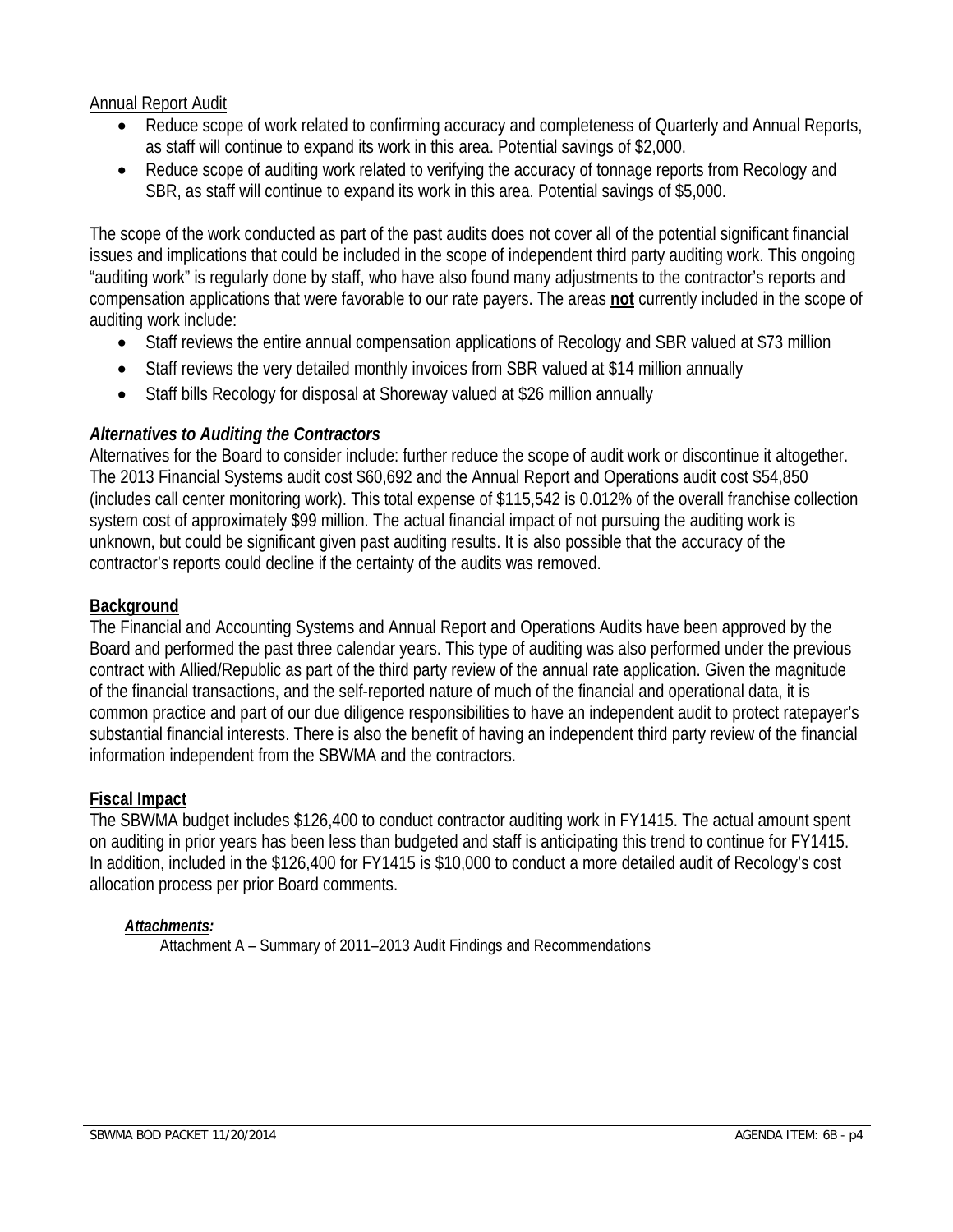| SUMMARY TABLE OF CONTRACTOR'S AUDITS FOR CALENDAR YEAR 2011 - 2013                                                 |                      |                                                                                                             |                                                       |                                                                                     |                                                                                                                                                                               |  |  |
|--------------------------------------------------------------------------------------------------------------------|----------------------|-------------------------------------------------------------------------------------------------------------|-------------------------------------------------------|-------------------------------------------------------------------------------------|-------------------------------------------------------------------------------------------------------------------------------------------------------------------------------|--|--|
|                                                                                                                    | <b>2013 COST</b>     | <b>FINDINGS</b>                                                                                             | <b>TRENDS</b><br><b>RECOMMENDATIONS</b>               |                                                                                     | <b>COMMENTS</b>                                                                                                                                                               |  |  |
| <b>SCOPE OF FINANCIAL SYSTEMS AUDIT</b>                                                                            |                      |                                                                                                             |                                                       |                                                                                     |                                                                                                                                                                               |  |  |
| Verify Accuracy of 2013 Recology Revenue<br><b>Reconciliation Balance with Recology by</b><br><b>Member Agency</b> |                      | \$17,919 See below for detail by subtask                                                                    | N/A                                                   | Errors have decreased from past.                                                    | This is a critical scope item associated with<br>\$99 million of revenue in 2013. No change<br>recommended.                                                                   |  |  |
| Verify Billed revenue ties to accounting<br>records                                                                | Included in<br>above | 2013, 2012 - no adjustment<br>2011 - adjustment for non-franchise schools N/A<br>(5103k)                    |                                                       | Discrepanciess have decreased from past.                                            | Small step of total scope needed.                                                                                                                                             |  |  |
| Verify rates charged by Recology to<br>customers for each agency                                                   | above                | Included in 2013, 2012 - no adjustment<br>$2011 - N/A$                                                      | N/A                                                   | Consistent correct reporting.                                                       | Audit step was requested by a Board Member.                                                                                                                                   |  |  |
| Verify collection expense by Member<br><b>Agency</b>                                                               | Included in<br>above | 2013, 2012, 2011 - no adjustment                                                                            | N/A                                                   | Consistent correct reporting.                                                       | Small step of total scope needed.                                                                                                                                             |  |  |
| Verify agency fees expense by Member<br>Agency                                                                     | Included in<br>above | 2013 - no adjustment<br>2012 - adjustment of \$44k<br>2011 - no adjustment                                  | N/A                                                   | No pattern yet.                                                                     | Small step of total scope needed.                                                                                                                                             |  |  |
| Verify disposed tons and disposal expense   Included in<br>by Member Agency                                        | above                | 2013 - adjustment of \$198k<br>2012 - adjustment of \$86k<br>2011 - no adjustment                           | Some routeware data reporting improvements<br>needed. | Major adjustments in the last two years.                                            | This is a critical scope item as it relates to<br>\$26 million of disposal expense in 2013.<br>No change recommended.                                                         |  |  |
| Verify final balance owed to/from<br><b>Recology and Member Agency</b>                                             | Included in<br>above | 2013 - adjustment for West Bay \$187k<br>2012 - various adjustments \$1.032 million<br>2011 - no adjustment | N/A                                                   | Adjustments needed last two years.                                                  | This is a critical scope item associated with confirming<br>that the revenue reconciliation figures are correct.<br>2013 balance was \$1.2 million.<br>No change recommended. |  |  |
| Verify the Recology Attachment Q<br>revenue for unscheduled services                                               | \$4,979              | 2013 - no adjustment<br>2012 - adjustment of \$110k<br>2011 - no adjustment                                 | N/A                                                   | Adjustment to Recology balance of \$110k<br>for overstated agency fee calc. in 2012 | Total gross Att. Q revenue is \$1 million. Consider<br>auditing every other year.                                                                                             |  |  |
| Verify credit for 20% of back yard service<br>is correctly calculated                                              | Included in<br>above | 2013, 2012, 2011 - no adjustment                                                                            | N/A                                                   | Consistent correct reporting.                                                       | Small step of total scope needed. 2013 back yard<br>credit was \$88k.                                                                                                         |  |  |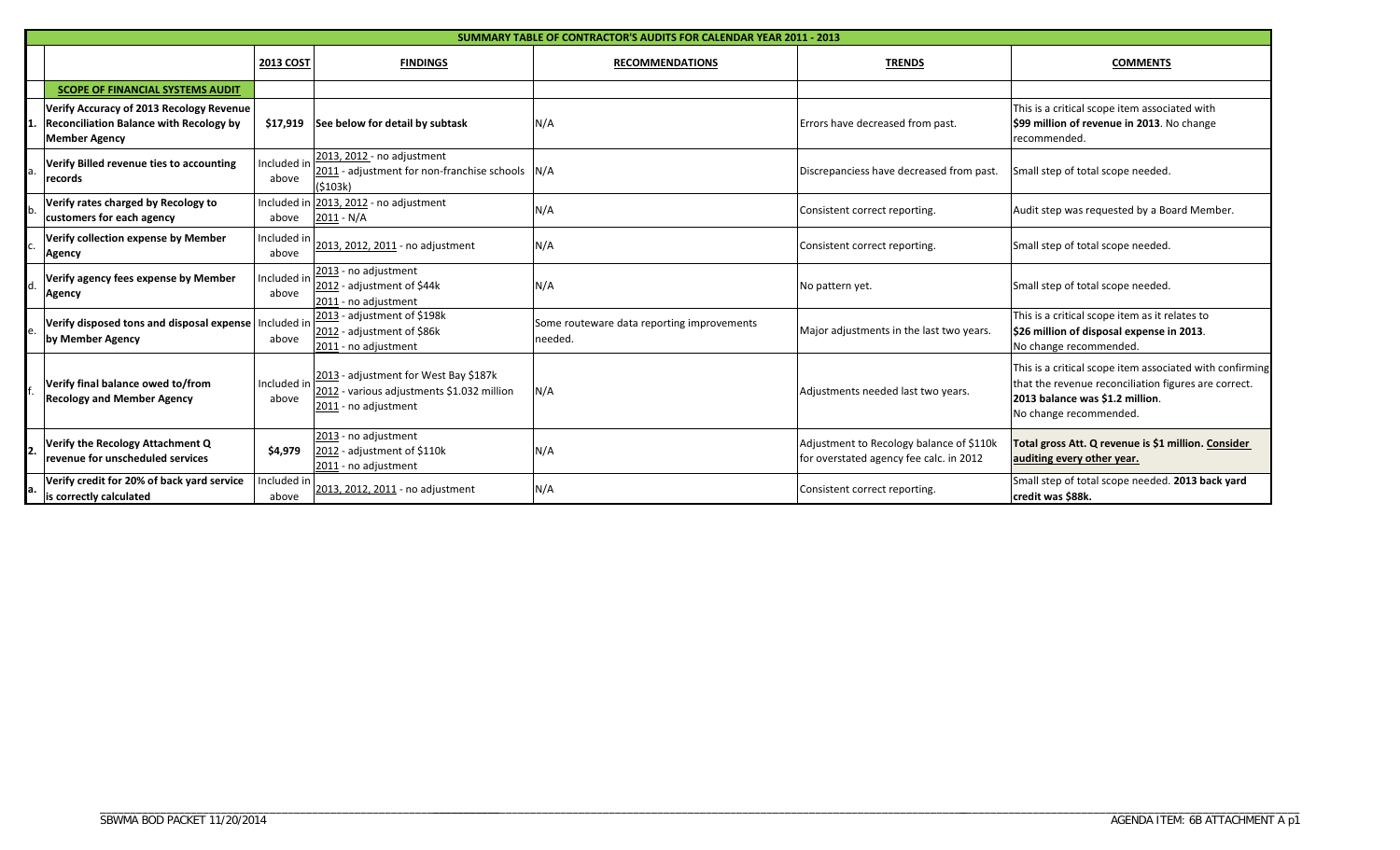|    | <b>SUMMARY TABLE OF CONTRACTOR'S AUDITS FOR CALENDAR YEAR 2011 - 2013</b>    |                  |                                                                                |                                                                                                 |                                                                                                                               |                                                                                                                                                           |  |  |
|----|------------------------------------------------------------------------------|------------------|--------------------------------------------------------------------------------|-------------------------------------------------------------------------------------------------|-------------------------------------------------------------------------------------------------------------------------------|-----------------------------------------------------------------------------------------------------------------------------------------------------------|--|--|
|    |                                                                              | <b>2013 COST</b> | <b>FINDINGS</b>                                                                | <b>RECOMMENDATIONS</b>                                                                          | <b>TRENDS</b>                                                                                                                 | <b>COMMENTS</b>                                                                                                                                           |  |  |
|    | Verify the Recology statistics used for cost<br>allocation and the results   | \$13,400         | 2013, 2012, 2011 - no adjustment                                               | N/A                                                                                             | Consistent correct reporting.                                                                                                 | This is a critical scope item associated with the cost<br>allocation process. Recology 2013 cost to allocate<br>was \$58 million. No change recommended.  |  |  |
|    | <b>Review of SBR self-haul revenue transfer</b><br>to SBWMA                  | \$2,663          | 2013, 2012, 2011 - no adjustment                                               | N/A                                                                                             | Consistent correct reporting.                                                                                                 | This is a critical scope item to review \$6 million of self<br>haul revenue collected by SBR and remitted to the<br>SBWMA in 2013. No change recommended. |  |  |
|    | <b>Review of SBR commodity revenue</b><br><b>Itransferred to SBWMA</b>       | \$2,350          | 2013 - adjustment of \$3k<br>2012 - adjustment of \$5k<br>2011 - no adjustment | N/A                                                                                             | Small payment errors in the last two years.                                                                                   | This is a critical scope item worth \$11 million in<br>commodity revenue remitted to the SBWMA in 2013.<br>No change recommended.                         |  |  |
|    | Verify commodity prices paid by SBR to<br><b>SBWMA for commodity revenue</b> | \$2,663          | 2013, 2012, 2011 - no adjustment                                               | N/A                                                                                             | Consistent correct reporting.                                                                                                 | Consider change to bi-annual. Price verification also<br>done by Ops. Manager                                                                             |  |  |
|    | Verify CRV calculations paid by SBR to<br><b>SBWMA for commodity revenue</b> | \$2,350          | 2013, 2012 - no adjustment<br>2011 - adjustment of \$67k                       | Improve reporting and follow-up with state for CRV                                              | Correct reporting in last two years.<br>Subsequent staff review has found<br>significant errors (\$34k) - still under review. | This is a critical scope item worth \$4 million in 2013<br><b>CRV payments</b> (included in collodity revenue). No<br>change recommended.                 |  |  |
| 6. | <b>Verify SBR Buyback Center payments</b><br>reimbursed by SBWMA             | \$2,975          | 2013 - small errors noted<br>2012, 2011 - no adjustment                        | N/A                                                                                             | Consistent correct reporting.                                                                                                 | This is a critical scope worth \$600k in 2013<br>reimbursement. No change recommended.                                                                    |  |  |
|    | Review of SBR's scale house procedures<br>critical to tonnage reporting      | \$11,394         | New in 2013: major weaknesses noted by<br><b>Recology and SBR</b>              | New in 2013: major improvements recommended to<br>improve tonnage reporting by Recology and SBR | New item in 2014.                                                                                                             | This is a critical scope item. No change<br>recommended.                                                                                                  |  |  |
|    | <b>TOTAL COST FOR FINANCIAL SYSTEMS</b><br><b>AUDIT</b>                      | \$60,692         |                                                                                |                                                                                                 |                                                                                                                               |                                                                                                                                                           |  |  |